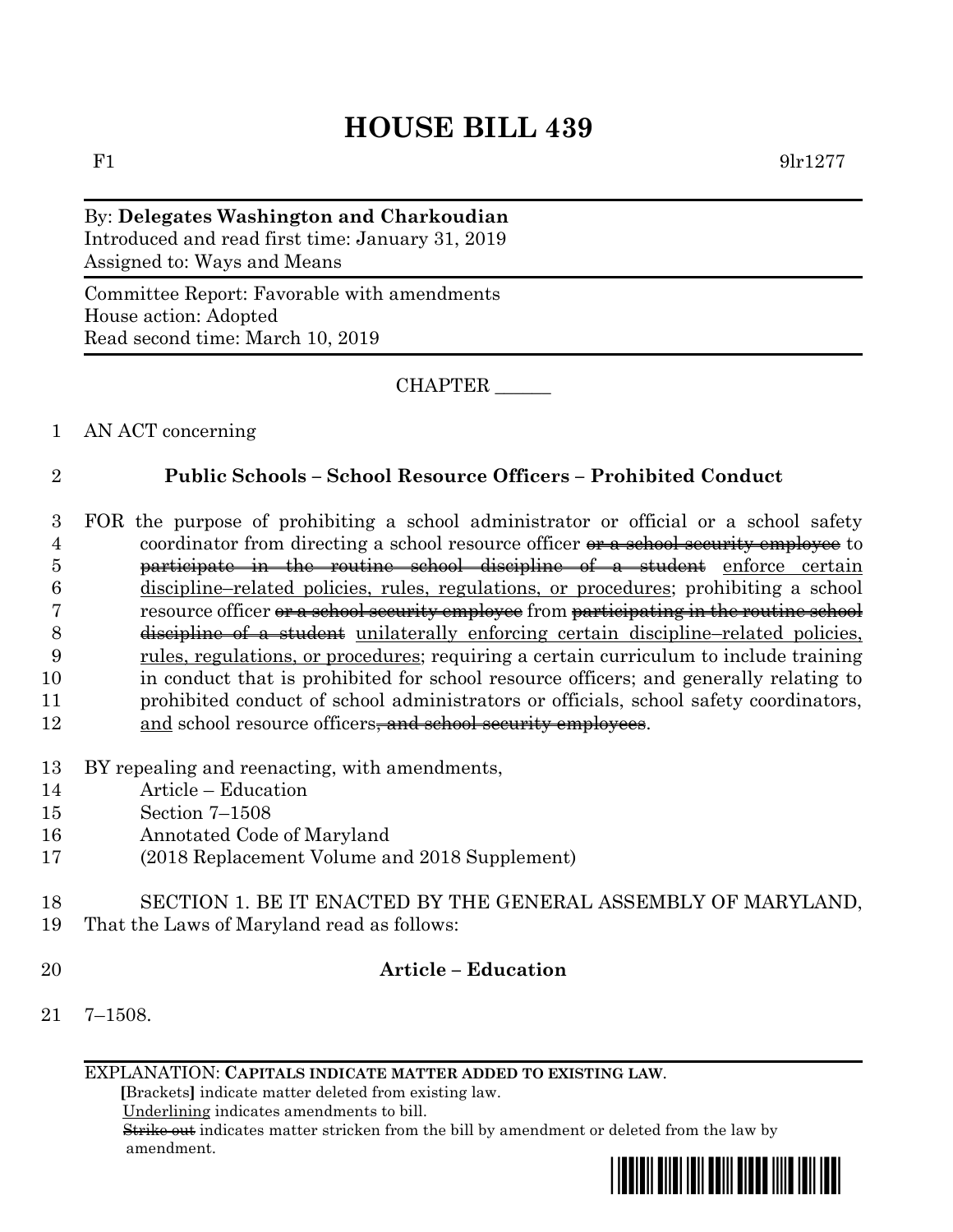**HOUSE BILL 439** (a) (1) Each local school system shall designate a school safety coordinator. (2) A designated school safety coordinator shall: (i) Be certified by the Center; and (ii) Serve as a liaison between the local school system, the local law enforcement agency, and the Center. **(B) (1) A SCHOOL ADMINISTRATOR OR OFFICIAL OR A SCHOOL SAFETY COORDINATOR MAY NOT DIRECT A SCHOOL RESOURCE OFFICER OR A SCHOOL SECURITY EMPLOYEE TO PARTICIPATE IN THE ROUTINE SCHOOL DISCIPLINE OF A STUDENT ENFORCE DISCIPLINE–RELATED SCHOOL POLICIES, RULES, REGULATIONS, OR PROCEDURES. (2) A SCHOOL RESOURCE OFFICER OR A SCHOOL SECURITY EMPLOYEE MAY NOT PARTICIPATE IN THE ROUTINE SCHOOL DISCIPLINE OF A STUDENT UNILATERALLY ENFORCE DISCIPLINE–RELATED SCHOOL POLICIES, RULES, REGULATIONS, OR PROCEDURES. [**(b)**] (C)** (1) (i) On or before September 1, 2018, the Center, in consultation with local school systems, shall: 1. Develop a specialized curriculum for use in training of school resource officers and school security employees; and 2. Submit the curriculum to the Maryland Police Training and Standards Commission for approval. 21 (ii) The specialized curriculum developed under this subsection shall include training in: 23 1. De–escalation; 24 2. Disability awareness; 25 3. Maintaining a positive school climate; 4. Constructive interactions with students; **[**and**]** 5. Implicit bias and disability and diversity awareness with specific attention to racial and ethnic disparities**; AND 6. PROHIBITED CONDUCT**.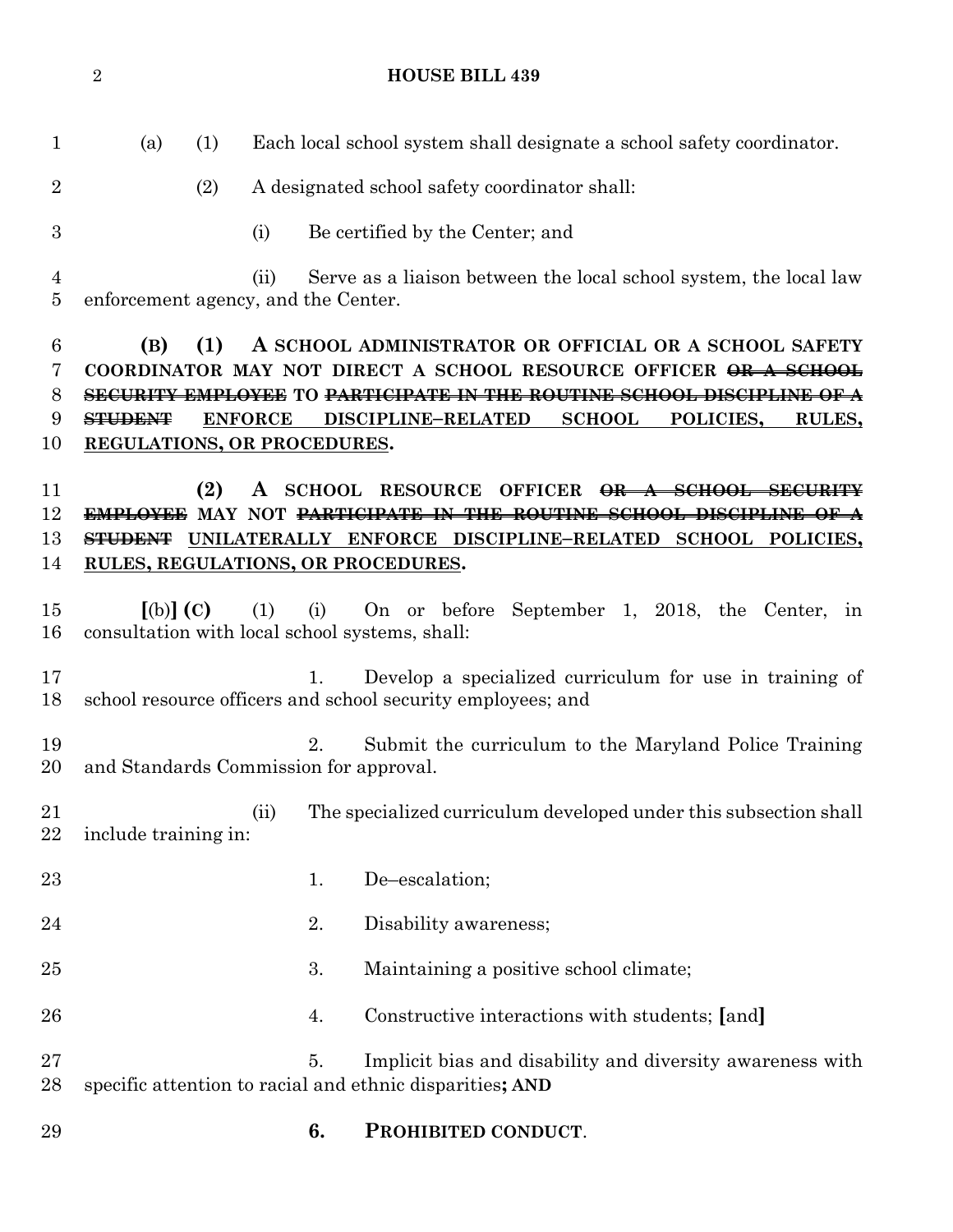#### **HOUSE BILL 439** 3

 (iii) 1. The specialized curriculum developed under this subsection may not go into effect until it is approved by the Maryland Police Training and Standards Commission.

 2. If the Maryland Police Training and Standards Commission does not initially approve the specialized curriculum, the Center shall amend the curriculum until it meets with the Commission's approval.

 (2) On or before March 1, 2019, the Center shall develop and submit to the Maryland Police Training and Standards Commission for approval a model training program that meets the requirements of the curriculum approved under paragraph (1) of this subsection.

(3) Each local law enforcement agency shall:

 (i) Enroll individuals assigned to be school resource officers in the model training program developed by the Center under paragraph (2) of this subsection; or

 (ii) 1. Submit to the Maryland Police Training and Standards Commission for approval a training program that is consistent with the curriculum developed under paragraph (1) of this subsection; and

 2. Enroll individuals assigned to be school resource officers in the training program developed under this subparagraph.

 (4) Beginning September 1, 2019, to be assigned as a school resource officer an individual shall:

(i) Complete:

22 1. The model training program developed by the Center under paragraph (2) of this subsection through instruction provided by the Center in collaboration with the Maryland Police Training and Standards Commission; or

 2. A local law enforcement agency's training program developed under paragraph (3)(ii) of this subsection; and

 (ii) Be certified by the Maryland Police Training and Standards Commission.

 (5) Beginning September 1, 2019, to be employed as a school security employee at a public school, an individual shall complete:

 (i) The model training program developed by the Center under paragraph (2) of this subsection through instruction provided by the Center in collaboration with the Maryland Police Training and Standards Commission; or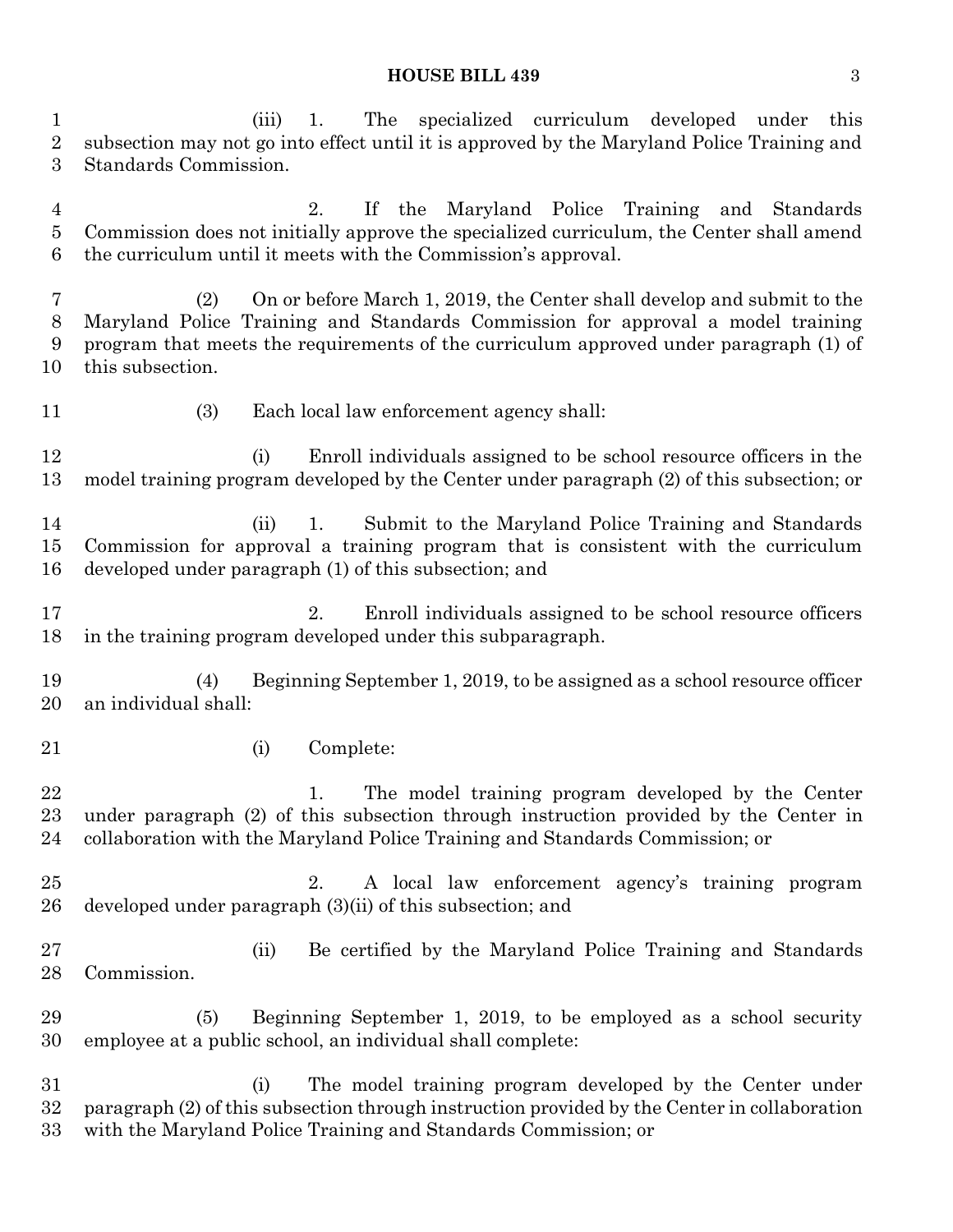# **HOUSE BILL 439**

| $\mathbf{1}$<br>$\sqrt{2}$         | under paragraph $(3)(ii)$ of this subsection.                                                                                                                                                                                                                                                                                 | (ii) | A local law enforcement agency's training program developed                                                                                                      |
|------------------------------------|-------------------------------------------------------------------------------------------------------------------------------------------------------------------------------------------------------------------------------------------------------------------------------------------------------------------------------|------|------------------------------------------------------------------------------------------------------------------------------------------------------------------|
| $\boldsymbol{3}$<br>$\overline{4}$ | $\left[ \text{(c)} \right]$ (D)<br>each local school system, including:                                                                                                                                                                                                                                                       |      | The Center shall collect data regarding the school resource officers in                                                                                          |
| $\overline{5}$<br>$\,6$            | The number of full-time and part-time school resource officers<br>(1)<br>assigned to each elementary school, middle school, and high school; and                                                                                                                                                                              |      |                                                                                                                                                                  |
| 7<br>$8\,$                         | Any other local school system employees or local law enforcement<br>(2)<br>officers who are fulfilling the role of a school resource officer.                                                                                                                                                                                 |      |                                                                                                                                                                  |
| 9<br>10<br>11<br>12                | On or before December 15, 2018, the Center, in collaboration<br>$\lbrack d \rbrack \rbrack$ (E)<br>(1)<br>with local law enforcement agencies and local school systems, shall analyze the initial data<br>collected under subsection $[(c)]$ (D) of this section and develop guidelines to assist local<br>school systems in: |      |                                                                                                                                                                  |
| 13<br>14                           |                                                                                                                                                                                                                                                                                                                               | (i)  | Identifying the appropriate number and assignment of school<br>resource officers, including supplemental coverage by local law enforcement agencies; and         |
| 15<br>16                           | agencies.                                                                                                                                                                                                                                                                                                                     | (ii) | Collaborating and communicating with local law enforcement                                                                                                       |
| 17<br>18                           | On or before July 1, 2019, each local school system, in consultation with<br>(2)<br>local law enforcement agencies, shall:                                                                                                                                                                                                    |      |                                                                                                                                                                  |
| 19<br>20                           | Center; and                                                                                                                                                                                                                                                                                                                   | (i)  | Develop a plan to implement the guidelines developed by the                                                                                                      |
| 21                                 |                                                                                                                                                                                                                                                                                                                               | (ii) | Submit the plan to the Center for review and comment.                                                                                                            |
| 22<br>23                           | $\left[ \text{ (e)} \right]$ (F)                                                                                                                                                                                                                                                                                              | (1)  | Before the 2018–2019 school year begins, each local school<br>system shall file a report with the Center identifying:                                            |
| 24<br>25                           |                                                                                                                                                                                                                                                                                                                               | (i)  | The public high schools in the local school system's jurisdiction<br>that have a school resource officer assigned to the school; and                             |
| 26<br>27<br>28                     | will be provided to the public high school.                                                                                                                                                                                                                                                                                   | (ii) | If a public high school in the local school system's jurisdiction is<br>not assigned a school resource officer, the adequate local law enforcement coverage that |
| 29<br>30<br>31                     | Beginning with the 2019–2020 school year, and each school year<br>(2)<br>thereafter, before the school year begins, each local school system shall, in accordance with<br>the plan developed under subsection $[(d)(2)]$ (E)(2) of this section, file a report identifying:                                                   |      |                                                                                                                                                                  |
| 32<br>33                           |                                                                                                                                                                                                                                                                                                                               | (i)  | The public schools in the local school system's jurisdiction that<br>have a school resource officer assigned to the school; and                                  |